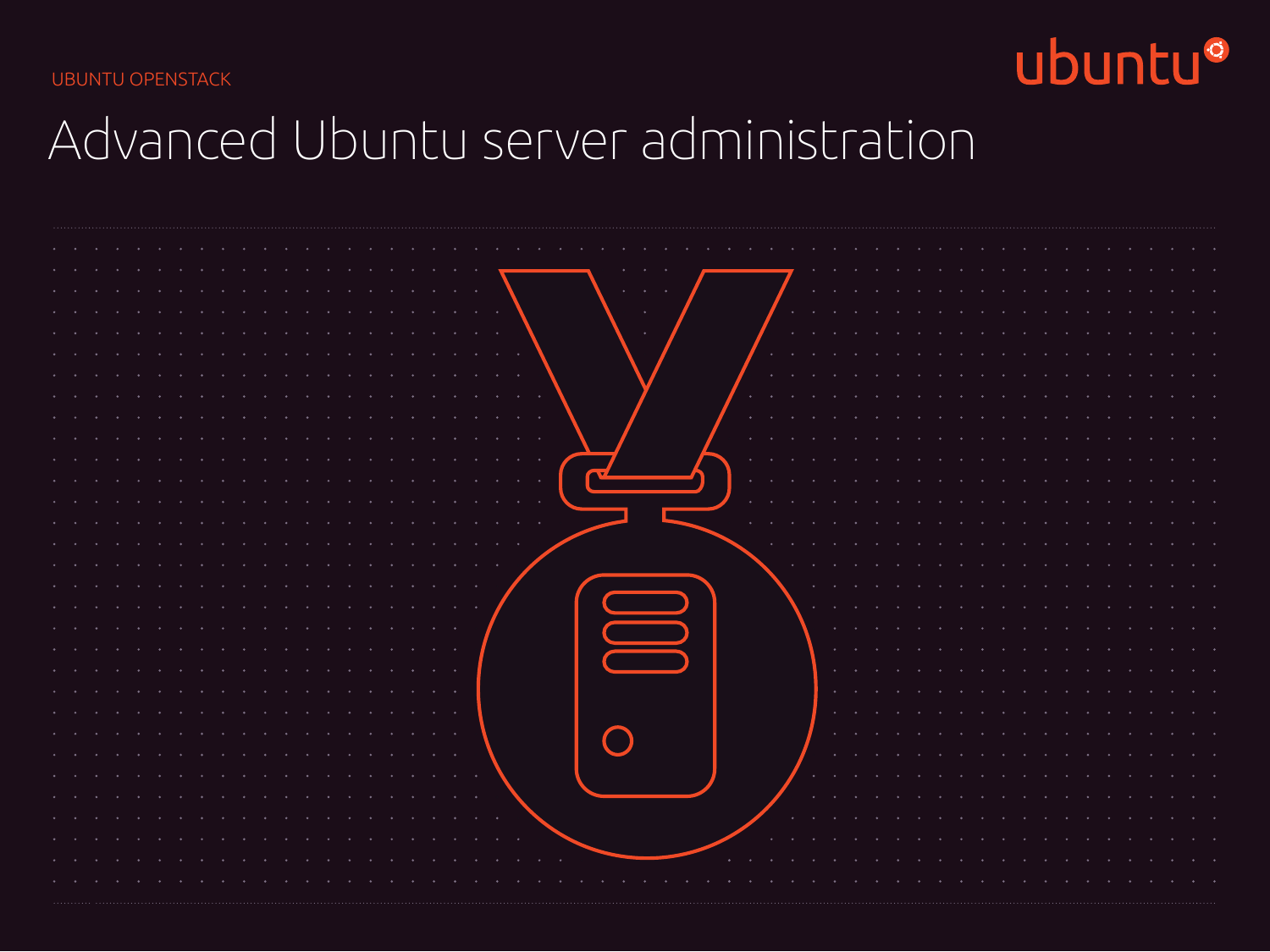# Learn from the best

You've been using Ubuntu Server for a while and want to advance your skills. The Ubuntu Advanced Server course is an intensive threeday hands-on course in which you will learn and use advanced techniques.

The training course covers a variety of topics with labs to reinforce the concepts learned. The course begins with the setup of a virtual machine that you will use for the labs.

Schedule: Three days of lecture and labs

Level required: Experienced linux and cloud professionals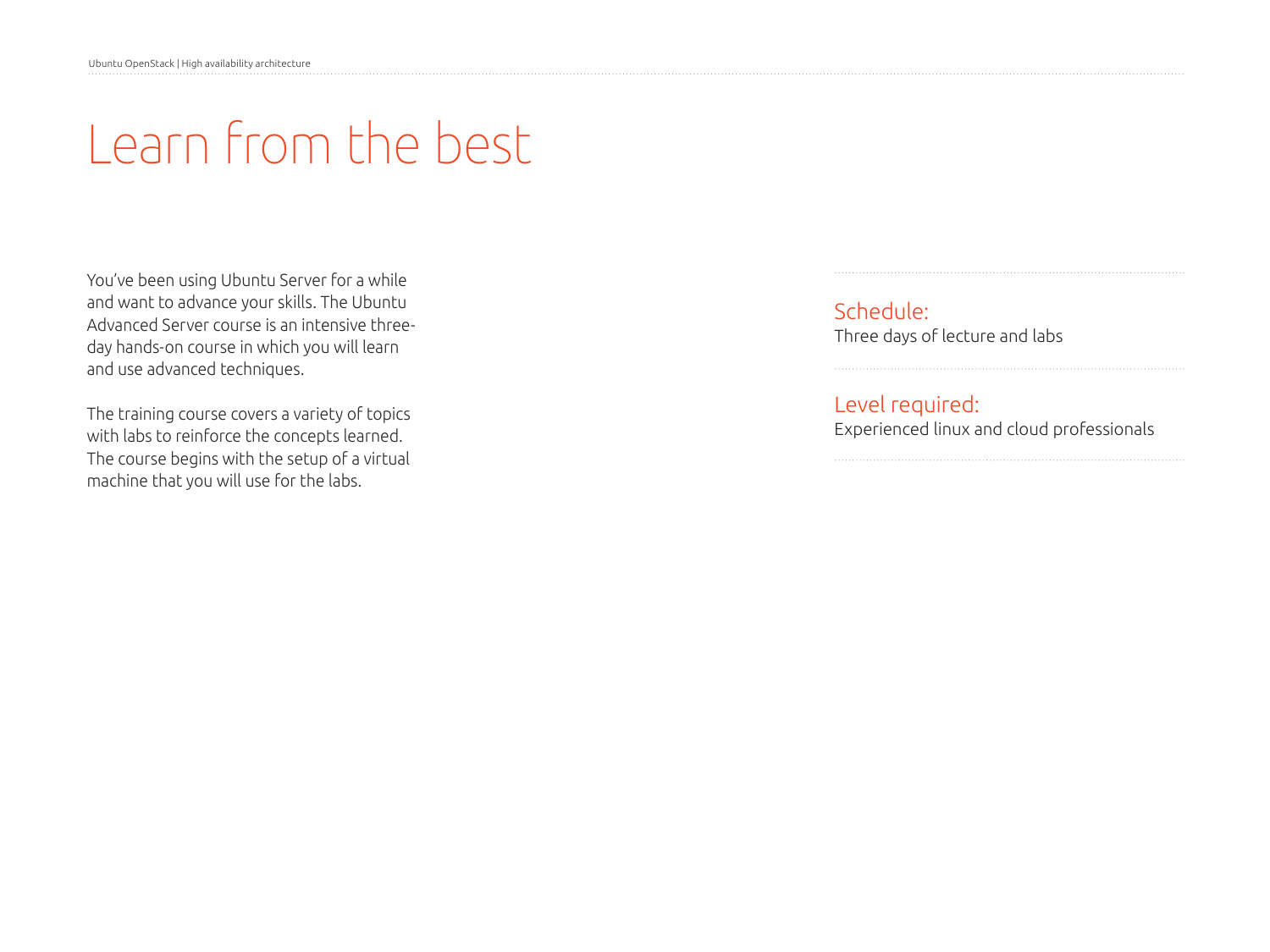# Advanced Ubuntu server administration

Students should complete the course with a comprehension of the following lessons:

# Section 1: OpenSSH

- What is SSH?
- What is the Kernel?
- SSH Keys
- SSH Tools

#### Section 2: Virtualization lab setup

- What is Virtualization?
- What is KVM?
- QEMU-img

### Section 3: System Initialization

- What is Grub2?
- Advanced systemd Usage
- On-Demand Processes
- HWE

## Section 4: Advanced Filesystem Concepts

- The setuid and setgid Bits
- Sticky Bits
- Filesystem Basics
	- Inodes
	- Superblocks
- XFS

## Section 5: Storage

- RAID
- Managing a Software RAID
- Software RAID Drive Failures
- Device Mapper Multipathing

#### Section 6: ZFS

- ZFS Overview
- ZFS Architecture
- ZFS Pools
- Configuring and Tuning ZFS
- ZFS Snapshots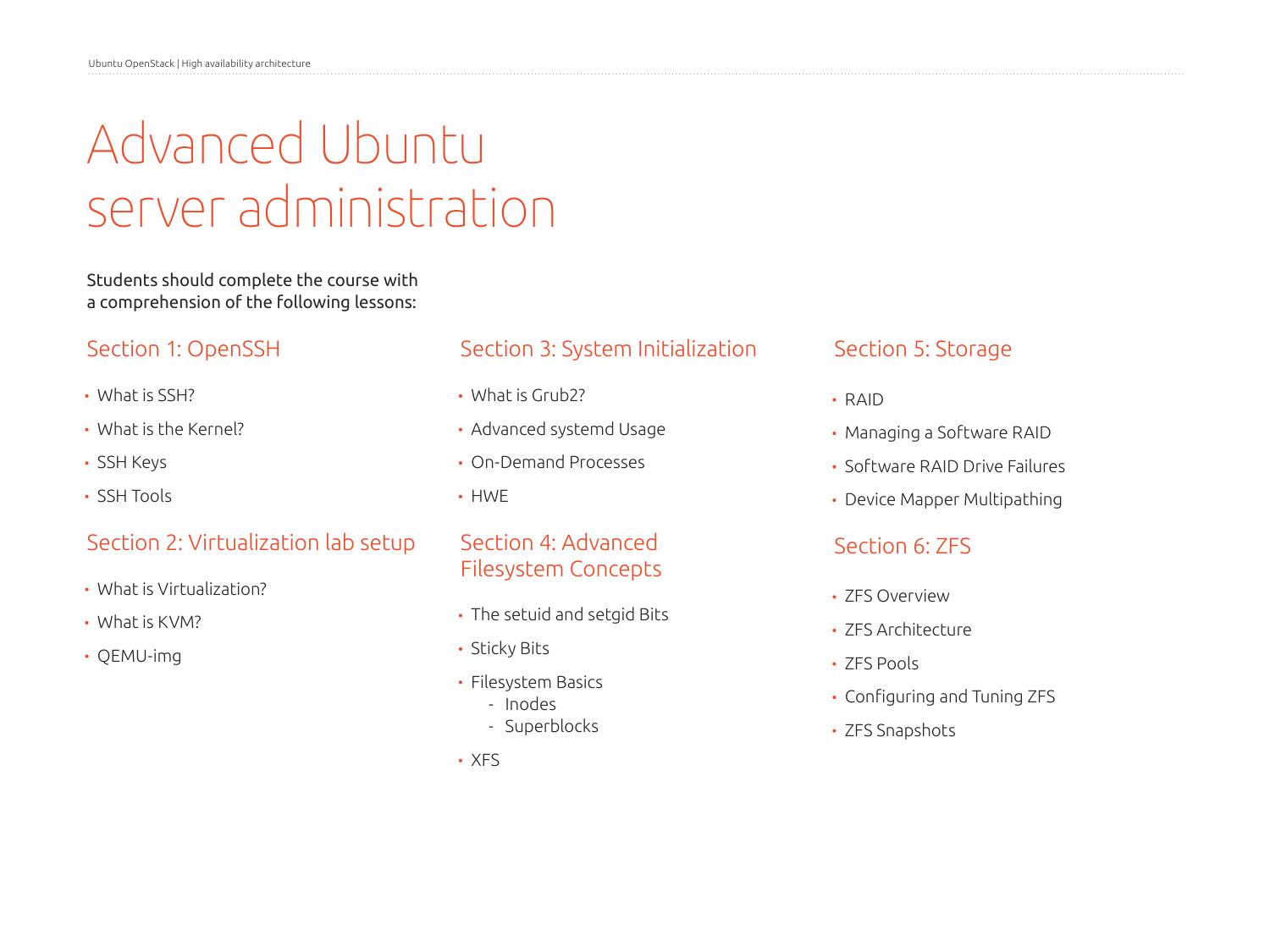# Section 7: Advanced Networking Concepts

- Linux Bridges
- Bridge Configuration
- Network Interface Bonding
- Bond Configuration
- VLANs
- Trunking

# Section 8: Security

- Pluggable Authentication Modules (PAM)
	- PAM Configuration
	- PAM Architecture
	- PAM Modules
- Access Control Lists (ACLs)
	- ACL Entries
	- Adding and Removing a User
- AppArmor
	- AppArmor Parser
	- AppArmor Profiles

## Section 9: Snappy

- Snaps
- Ubuntu Core

#### Section 10: LXD

- Containerization
	- What is LXD?
	- LXD Setup
	- Creating and Using a Container

### Appendix

- Time Synchronization
- Rsyslog
- sosreport